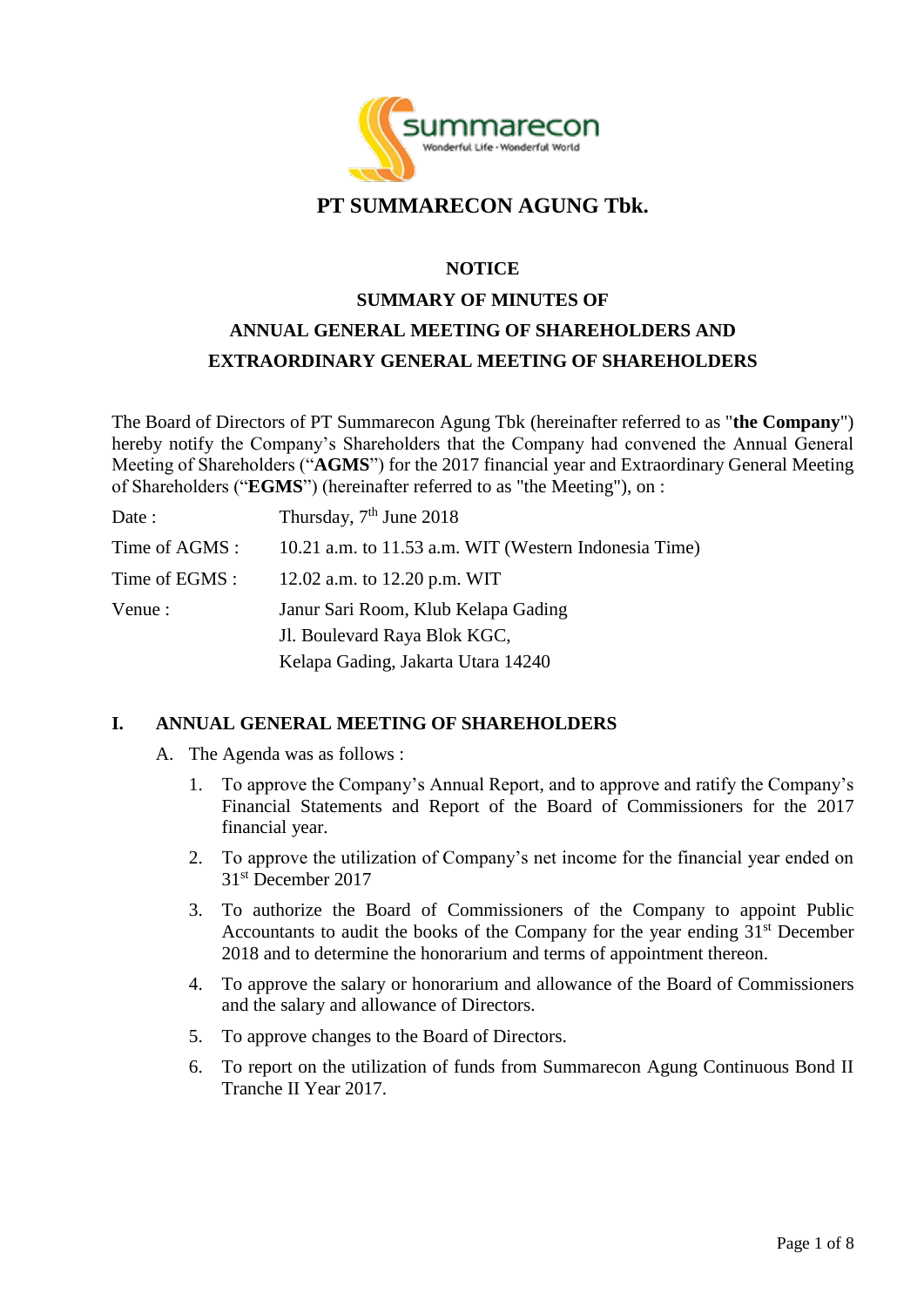B. The Meeting was attended by :

Board of Commissioners

| <b>President Commissioner</b> | : Soetjipto Nagaria    |
|-------------------------------|------------------------|
| Commissioner                  | : Harto Djojo Nagaria  |
| Independent Commissioner      | : H. Edi Darnadi       |
| Independent Commissioner      | : Esther Melyani Homan |
| <b>Board of Directors</b>     |                        |
| <b>President Director</b>     | : Adrianto Pitoyo Adhi |
| Director                      | : Liliawati Rahardjo   |
| Director                      | : Soegianto Nagaria    |
| Director                      | : Herman Nagaria       |
| Director                      | : Sharif Benyamin      |
| Director                      | : Yong King Ching      |
| Director                      | : Lexy Arie Tumiwa     |
| <b>Independent Director</b>   | : Ge Lilies Yamin      |

- C. The Meeting was attended by shareholders and/or their proxy/representatives representing 11,465,244,559 shares with valid voting rights or equivalent to 79.47% of the total shares with valid voting rights which have been issued by the Company.
- D. Shareholders were given the opportunity to raise questions and/or comment on each item on the Agenda of the Meeting.
- E. There were 2 questions raised on item 1 in the Agenda with no further comments from the shareholders or their proxies. Shareholders or their proxies did not raise any questions or commented on item 2 to item 5 of the Agenda.
- F. The procedure for passing of resolutions in the Meeting was as follows:
	- Resolutions shall be passed by mutual consent. When consensus is not reached, then it shall be decided by voting rights.
	- The voting is done with a show of hands, by those who voted abstain, and then followed by those who voted against. Shareholders who do not raise their hands are counted as having given their assent to the proposals.
- G. The results of the voting process were as follows :

| Agenda | Assent                      | <b>Dissent</b>           | Abstain                  |
|--------|-----------------------------|--------------------------|--------------------------|
| Item 1 | 11,450,508,459<br>or 99.87% | or $0\%$                 | 14,736,100<br>or $0.13%$ |
| Item 2 | 11,462,877,159<br>or 99.98% | 2,367,400<br>or $0.02\%$ |                          |
| Item 3 | 11,212,923,259<br>or 97.80% | 252,321,300<br>or 2.20%  |                          |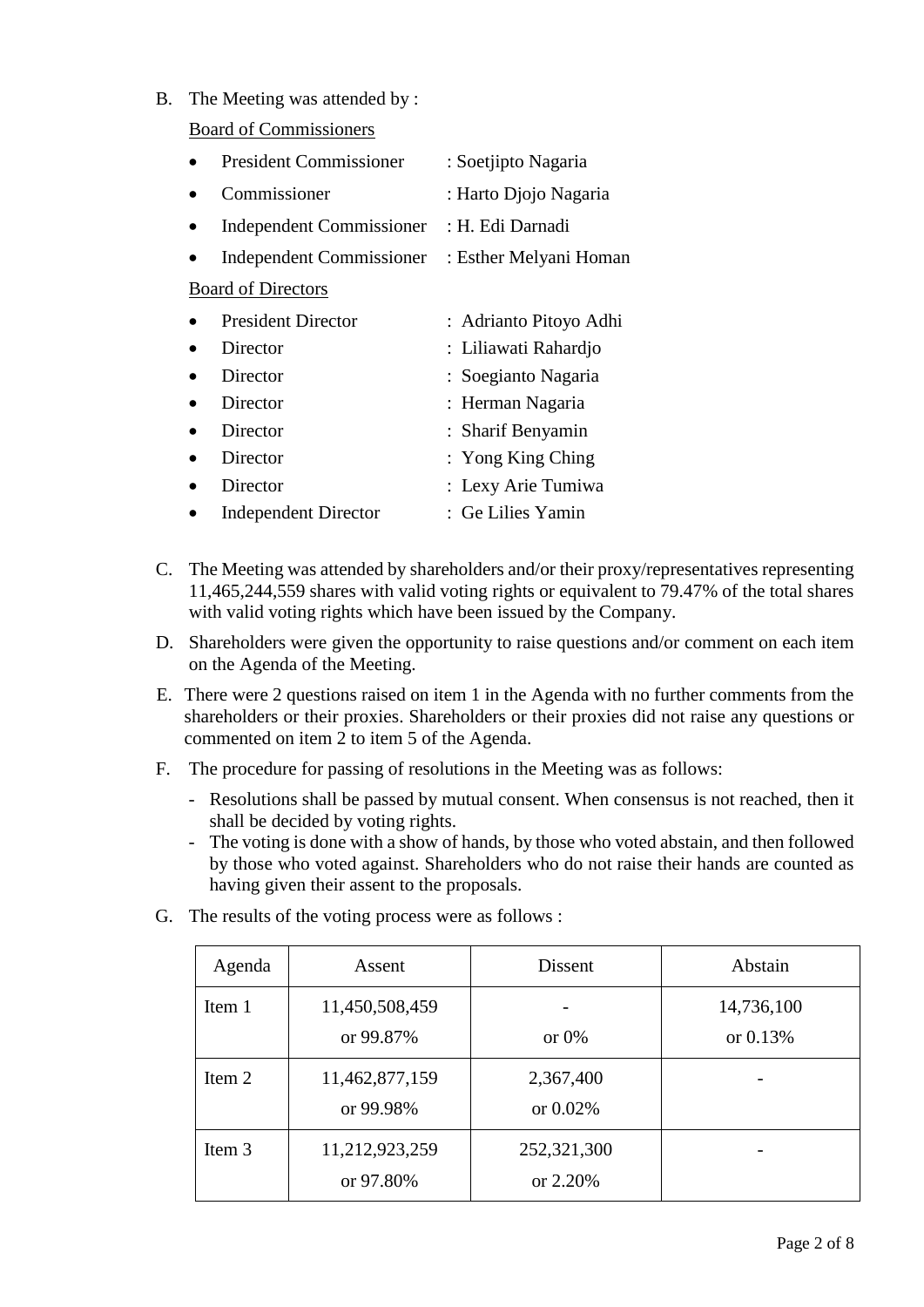| Agenda | Assent                      | Dissent                 | Abstain               |
|--------|-----------------------------|-------------------------|-----------------------|
| Item 4 | 11,334,252,860<br>or 98.86% | 123,627,199<br>or 1.08% | 7,364,500<br>or 0.06% |
| Item 5 | 11,319,958,157<br>or 98.73% | 145,286,402<br>or 1.27% |                       |

Item 6 of the Agenda did not require the passing of any resolution.

H. The resolutions passed at the AGMS were as follows :

### **Item 1:**

- 1. To approve the Company's Annual Report for the 2017 financial year;
- 2. To ratify the Company's Financial Statements for the 2017 financial year which was audited by the Public Accounting Firm "Purwantono, Sungkoro & Surja" with an "Unqualified" opinion according to report Number: RPC-6024/PSS/2018 dated 26<sup>th</sup> March 2018;
- 3. To ratify the Report of the Board of Commissioners for the 2017 financial year;
- 4. To grant full release and discharge (*acquit et de charge*) to all members of the Board of Directors for carrying out their duties and responsibilities of managing and representing the Company, and to the Board of Commissioners for carrying out their supervisory and advisory duties and responsibilities and to support the Board of Directors, whose actions are reflected in the Company's Financial Statements for the 2017 financial year, and which are in accordance with the prevailing laws and regulations.

### **Item 2:**

- 1. To approve the use of the Company's **Total Comprehensive Income** for the financial year ended on  $31<sup>st</sup>$  December 2017, amounting to Rupiah 509,451,941,000.– (five hundred and nine billion, four hundred fifty one million, and nine hundred forty one thousand Rupiah), as follows:
	- a) Rupiah 5,094,519,410.– (five billion, ninety four million, five hundred nineteen thousand, four hundred and ten Rupiah) shall be allocated for "reserve funds" in accordance with Article 70 of Law Number 40 of 2007 regarding Limited Liability Company.
	- b) Rupiah 72,133,908,400.– (seventy two billion, one hundred thirty three million, nine hundred eight thousand and four hundred Rupiah) as cash dividends of Rupiah 5 (five Rupiah) per share to be distributed to the shareholders whose names are registered in the Company's Register of Shareholders at 4.00 p.m. WIT on  $28<sup>th</sup>$  June 2018.

To authorize the Company's Board of Directors to take all necessary actions to implement the payment of dividends. The dividends shall be paid out in accordance with prevailing taxation, Indonesia Stock Exchange and capital market regulations.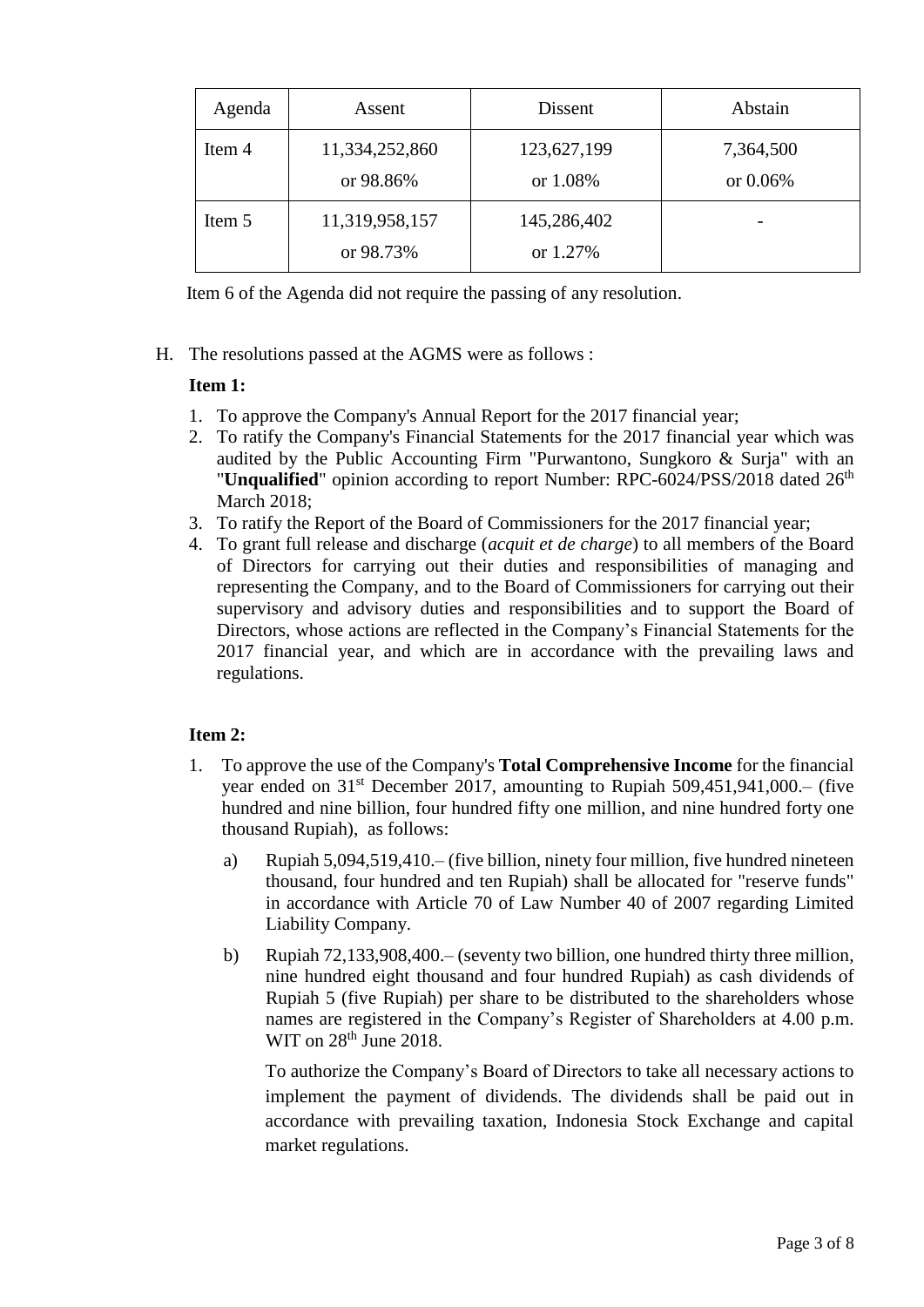- c) The balance of Rupiah 432,223,513,190,– (four hundred thirty two billion, two hundred twenty three million, five hundred thirteen thousand, one hundred and ninety Rupiah) will be recorded as retained earnings.
- 2. The schedules and procedures for payment of the cash dividend are as follows:

| Activity                                       | Date             |
|------------------------------------------------|------------------|
| Cum dividend in regular and negotiable markets | $25th$ June 2018 |
| Ex dividend in regular and negotiable markets  | $26th$ June 2018 |
| Cum dividend in cash market                    | $28th$ June 2018 |
| Ex dividend in cash market                     | $29th$ June 2018 |
| Payment of cash dividend                       | $20th$ July 2018 |

Payment procedures:

- (i) This notice of dividend payment schedule is an official notification from the Company, and the Company will not issue a special notification to the Shareholders of the Company;
- (ii) Shareholders who are entitled to the dividends are those shareholders whose names are registered in the Company's Register of Shareholders at 4.00 p.m. WIT on 28<sup>th</sup> June 2018 ("Registered Shareholders");
- (iii) Dividend payment:
	- a. For Registered Shareholders holding share certificates, the dividend payment shall be made through bank transfer to the Shareholders' bank accounts. These shareholders are required to provide a duly stamped letter stating details of their name, bank name and account number addressed to the Share Registrar, PT Sirca Datapro Perdana ("Sirca") at Jalan Johar 18 Jakarta 10340 or to the Corporate Secretary of the Company at Jl. Perintis Kemerdekaan No. 42, Jakarta 13210, no later than 4.00 p.m. WIT on  $28<sup>th</sup>$ June 2018. A copy of the identity card ("KTP") or passport with address according to the Register of Shareholders is to be enclosed with the request.
	- b. For shares that are recorded under collective custody with the Indonesian Central Securities Depository ("KSEI"), the Company will make payments to KSEI, and KSEI will thereon distribute the dividends to the shareholders' accounts at the securities and/or custodian companies and/or banks.
- (iv) The tax on dividends will be calculated in accordance with the prevailing tax regulations.
- (v) Shareholders who are domestic taxpayers are required to submit a copy of their Tax Registration Number ("NPWP"), to KSEI or Sirca no later than 4.00 p.m. WIT on 28<sup>th</sup> June 2018, if they have not done so already. Otherwise the cash dividends will be subjected to a tax deduction ("PPh") of 30%.
- (vi) Shareholders who are Foreign Taxpayers and whose tax deduction is based on the tariffs of Double Taxation Avoidance Agreements(P3B), must comply with:
	- a. The requirements of Article 26 of Law 36 of 2008 on Income Tax and submission of the original Certificate of Domicile ("SKD") issued by the authority or photocopy SKD which has been legalized by the Tax Office in Indonesia if the SKD used for multiple companies in Indonesia, with the following conditions: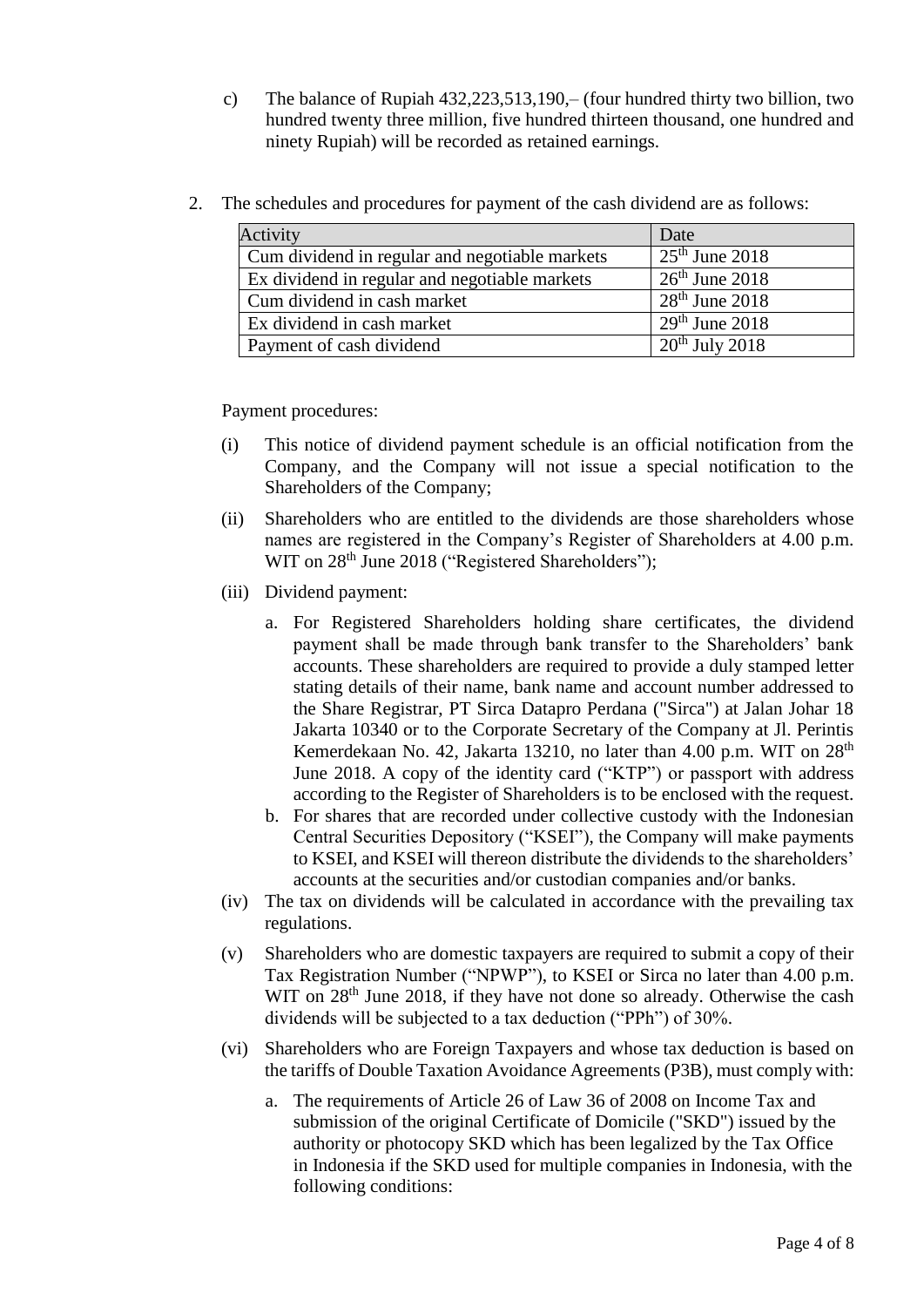- For shares that are recorded under Collective Custody with KSEI, the SKD can be conveyed to KSEI through the securities and/or custodian companies and/or banks, at the latest by  $4.00$  p.m. WIT on  $28<sup>th</sup>$  June 2018 or other conditions as stipulated by KSEI;
- For shares that are not recorded under Collective Custody with KSEI or are in the form of Share Certificates, the SKD may be conveyed to Sirca no later than 4.00 p.m. WIT on 28<sup>th</sup> June 2018.
- b. The dividends will be subject to a tax deduction of 20% under Article 26 if the above conditions in note (vi)a. above are not complied with.

#### **Item 3:**

To authorize the Board of Commissioners of the Company to appoint a Public Accountant which has obtained permission to provide audit services as stipulated in the provisions of legislation concerning Public Accountant and registered with the Indonesia Financial Services Authority as the Public Accountant of the Company, to audit the Company's books for the financial year ending 31<sup>st</sup> December 2018, and to authorize the Board of Commissioners to determine the amount of honorarium and other requirements for the appointment of the Public Accountant, and to appoint a replacement Public Accountant if the appointed Public Accountant is unable to perform its duties for any reason. The Board of Commissioners shall pay attention to the recommendations of the Audit Committee of the Company in appointing a Public Accountant.

#### **Item 4:**

- 1. To authorize the Board of Commissioners to determine the salary and allowances, and/or other income for the Board of Directors for the 2018 financial year;
- 2. (a) Approve the total salary or honorarium and other allowances for the members of the Board of Commissioners of the Company for the 2018 financial year is at least equal to that received in the 2017 financial year, unless otherwise determined by the Board of Commissioners of the Company;

(b) To authorize the Board of Commissioners to perform the remuneration function of determining the salary, honorarium and other allowances for each member of the Board of Commissioners for the 2018 financial year.

#### **Item 5:**

- 1. From the closing of this AGMS :
	- a. To respectfully discharge Yong King Ching as Director, Lexy Arie Tumiwa as Director and Ge Lilies Yamin as Independent Director. To grant full release and discharge (*acquit et de charge*) for carrying out duties and responsibilities during their tenure, which are in accordance with the prevailing laws and regulations and reflected in the Annual Report of the Company.
	- b. To appoint Lydia Tjio and Nanik Widjaja, respectively as Director of the Company, and Jason Lim as Independent Director of the Company, with a term of office commencing from the close of the Meeting and end at the close of the General Meeting of Shareholders of the Company to be held in 2020.
- 2. To authorize the Board of Directors to determine the division of duties and authority of the directors, and to authorize the Board of Directors to document the appointments under notarial deed, including informing the relevant authorities, and to register as well as take all necessary actions in connection with the resolution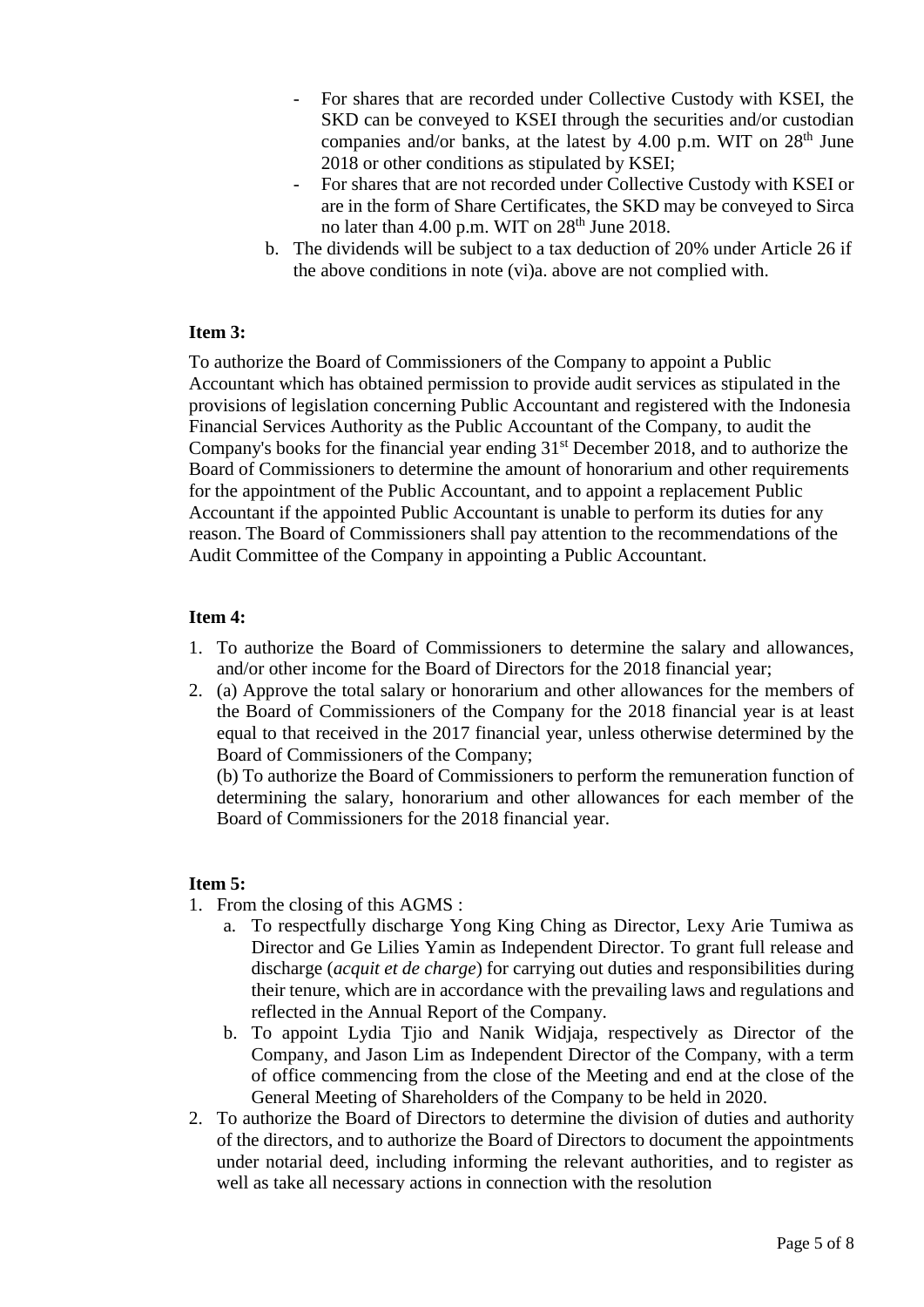Therefore, the composition of Board of Directors commencing from the close of the Meeting, and ending at the close of the General Meeting of Shareholders of the Company to be held in 2020 are as follows:

#### Board of Directors

| <b>President Director</b>       | : Adrianto Pitoyo Adhi |
|---------------------------------|------------------------|
| Director                        | : Liliawati Rahardjo   |
| Director                        | : Soegianto Nagaria    |
| Director                        | : Herman Nagaria       |
| Director                        | : Sharif Benyamin      |
| Director                        | : Lydia Tjio           |
| Director                        | : Nanik Widjaja        |
| <b>Independent Director</b>     | : Jason Lim            |
| <b>Board of Commissioners</b>   |                        |
| <b>President Commissioner</b>   | : Soetjipto Nagaria    |
| Commissioner                    | : Harto Djojo Nagaria  |
| <b>Independent Commissioner</b> | : Drs. H. Edi Darnadi, |
| <b>Independent Commissioner</b> | : Esther Melyani Homan |
|                                 |                        |

#### **Item 6:**

The utilization of funds from Summarecon Agung Continuous Bond II Tranche II Year 2017 has been in accordance with its additional information to offering circular.

#### **II. EXTRAORDINARY GENERAL MEETING OF SHAREHOLDERS**

A. The Agenda was as follows :

To approve the transfer and/or pledge of assets in excess of 50% (fifty percent) of the company's prevailing and future equity when securing financial facilities through Banks, Non-bank Financial Institutions, and from the Public (through financial instruments other than shares from Public offering).

B. The Meeting was attended by :

#### Board of Commissioners

- President Commissioner : Soetjipto Nagaria
- Commissioner : Harto Djojo Nagaria
- Independent Commissioner : Edi Darnadi
- Independent Commissioner : Esther Melyani Homan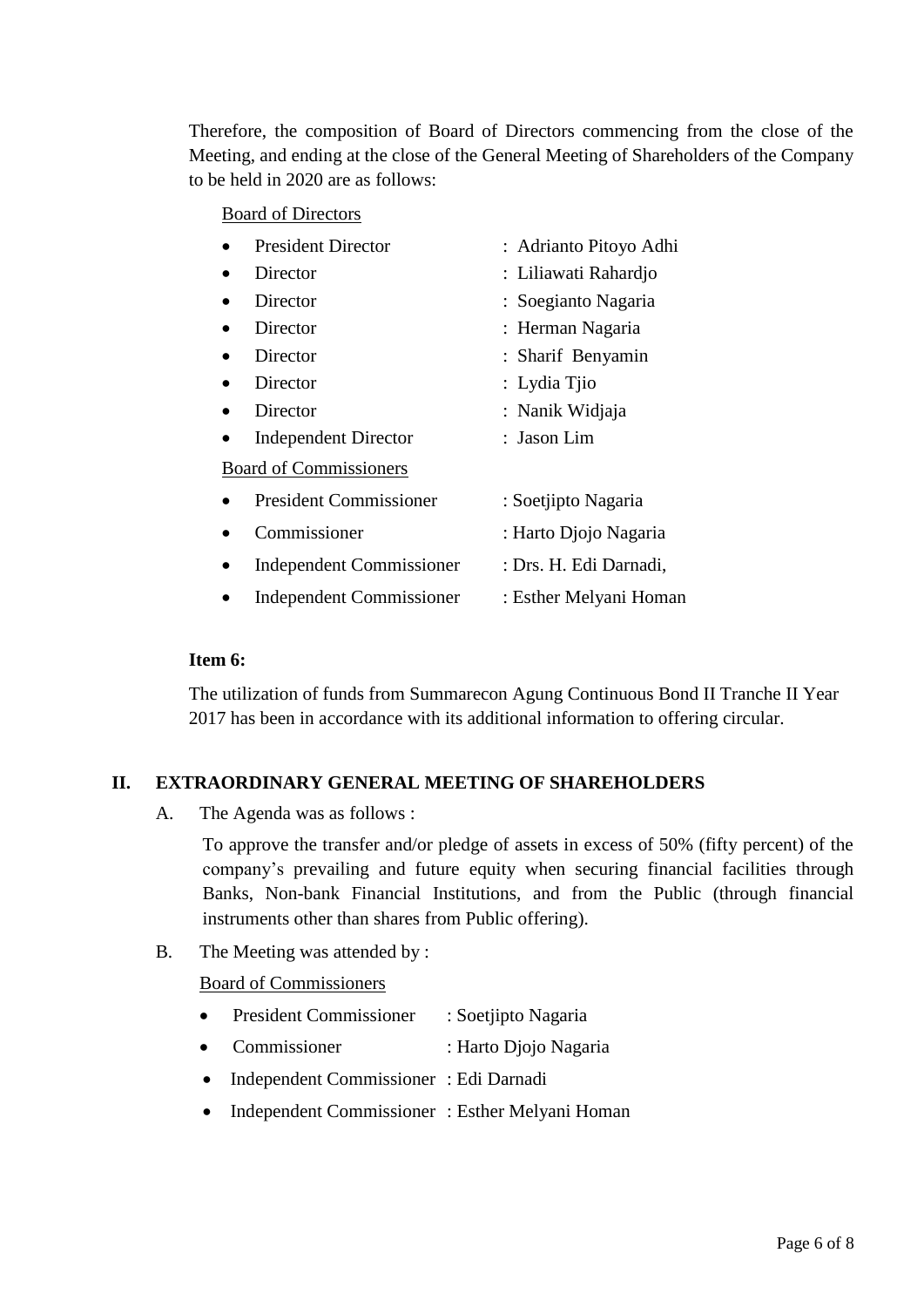#### Board of Directors

| <b>President Director</b>   | : Adrianto Pitoyo Adhi |
|-----------------------------|------------------------|
| Director                    | : Liliawati Rahardjo   |
| Director                    | : Soegianto Nagaria    |
| Director                    | : Herman Nagaria       |
| Director                    | : Sharif Benyamin      |
| Director                    | : Lydia Tiio           |
| Director                    | : Nanik Widjaja        |
| <b>Independent Director</b> | : Jason Lim            |

- C. The Meeting was attended by shareholders and /or their proxy/representatives representing 11,465,244,559 shares with valid voting rights or equivalent to 79.47% of the total shares with valid voting rights which have been issued by the Company.
- D. Shareholders were given the opportunity to raise questions and/or comment on the agenda of the Meeting.
- E. Shareholders or their proxies did not raise any questions or commented on the Agenda.
- F. The procedure for passing of resolutions in the Meeting was as follows:
	- Resolutions shall be passed by mutual consent. When consensus is not reached, then it shall be decided by voting rights.
	- The voting is done with a show of hands by those who voted abstain and then followed by those who voted against. Shareholders who do not raise their hands are counted as having given their assent to the proposal.
- G. The results of the voting process for the Agenda were as follows:

| Agenda                                                                             | Assent                     | Dissent                    | Abstain                   |
|------------------------------------------------------------------------------------|----------------------------|----------------------------|---------------------------|
| Transfer and/or<br>pledge of assets in<br>excess of 50% of the<br>company's equity | 9,054,311,208<br>or 78.97% | 2,187,294,351<br>or 19.08% | 223,639,000<br>or $1.95%$ |

- H. The resolutions passed were :
	- 1. To approve the transfer and/or pledge of assets in excess of 50% (fifty percent) of the Company's prevailing and future equity when securing financial facilities through Banks, Non-bank Financial Institutions, and from the Public (through financial instruments other than shares from Public offering).
	- 2. To authorize the Board of Directors of the Company with substitution right to take all necessary actions related to the pledging of collateral in excess of 50% (fifty percent) of the Company's Equity, and to state in a separate notarial deed the passing of this resolution, with due compliance with the terms and conditions of the prevailing laws and regulations, in particular the Capital Market regulations.

The transfer and/or pledging of Company's assets as collateral as referred to in this Agenda is an exception to the regulation on Material Transaction as defined in the Regulations of Bapepam LK Number: IX.E.2, and is not an Affiliated Transaction or Transaction with a Conflict of Interest as defined in the Regulations of Bapepam LK